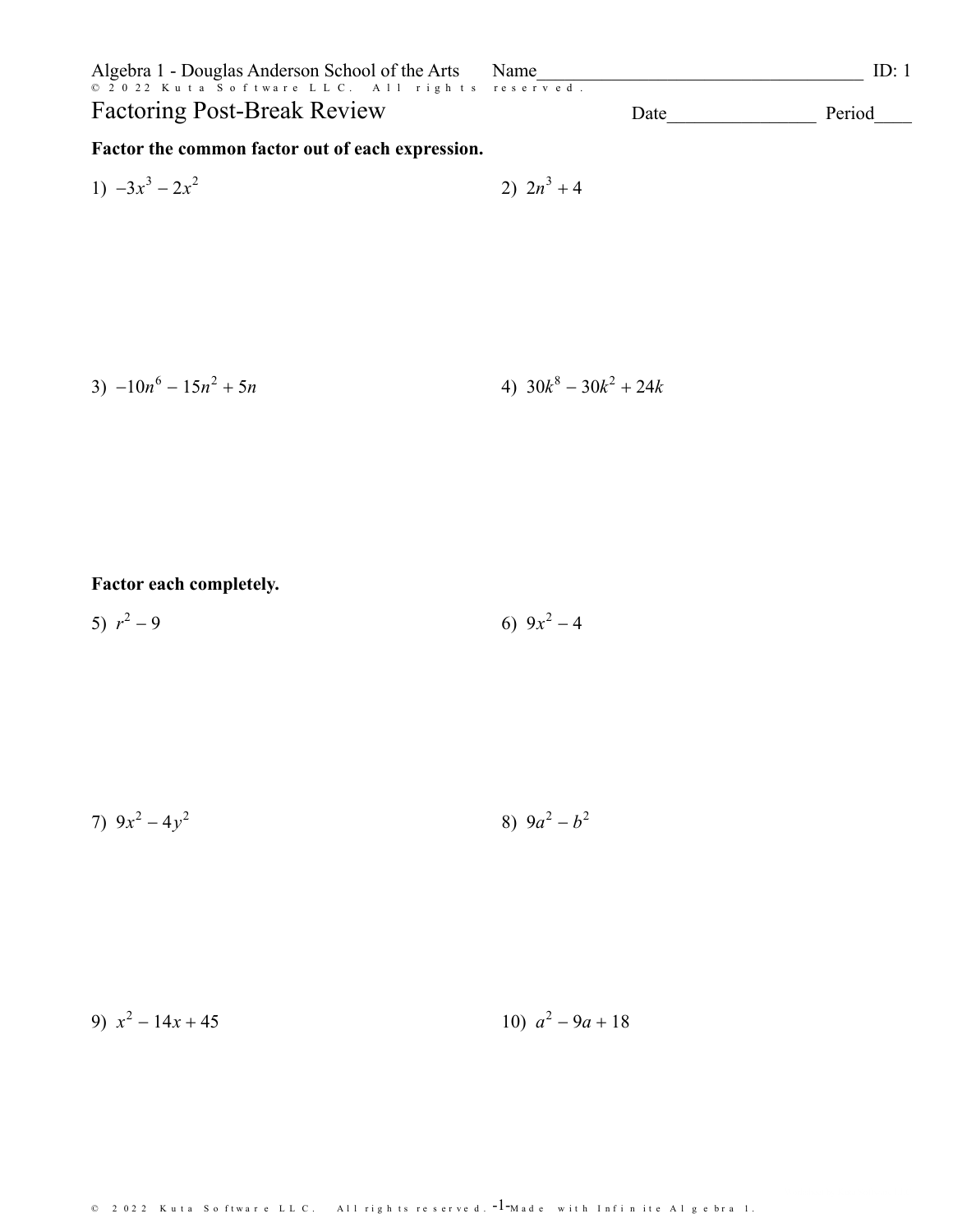11) 
$$
p^2 - 8p - 20
$$
 12)  $p^2 - 4p - 45$ 

13) 
$$
m^2 - 9m + 8
$$
 14)  $n^2 + 6n - 27$ 

15) 
$$
3x^2 - 6x - 24
$$
 16)  $125b^2 - 20$ 

$$
17) \ 2x^2 + 3x - 2 \qquad \qquad 18) \ 3x^2 + 16x + 5
$$

19)  $6n^2 + 11n + 4$ 20)  $4m^2 - 15m - 4$